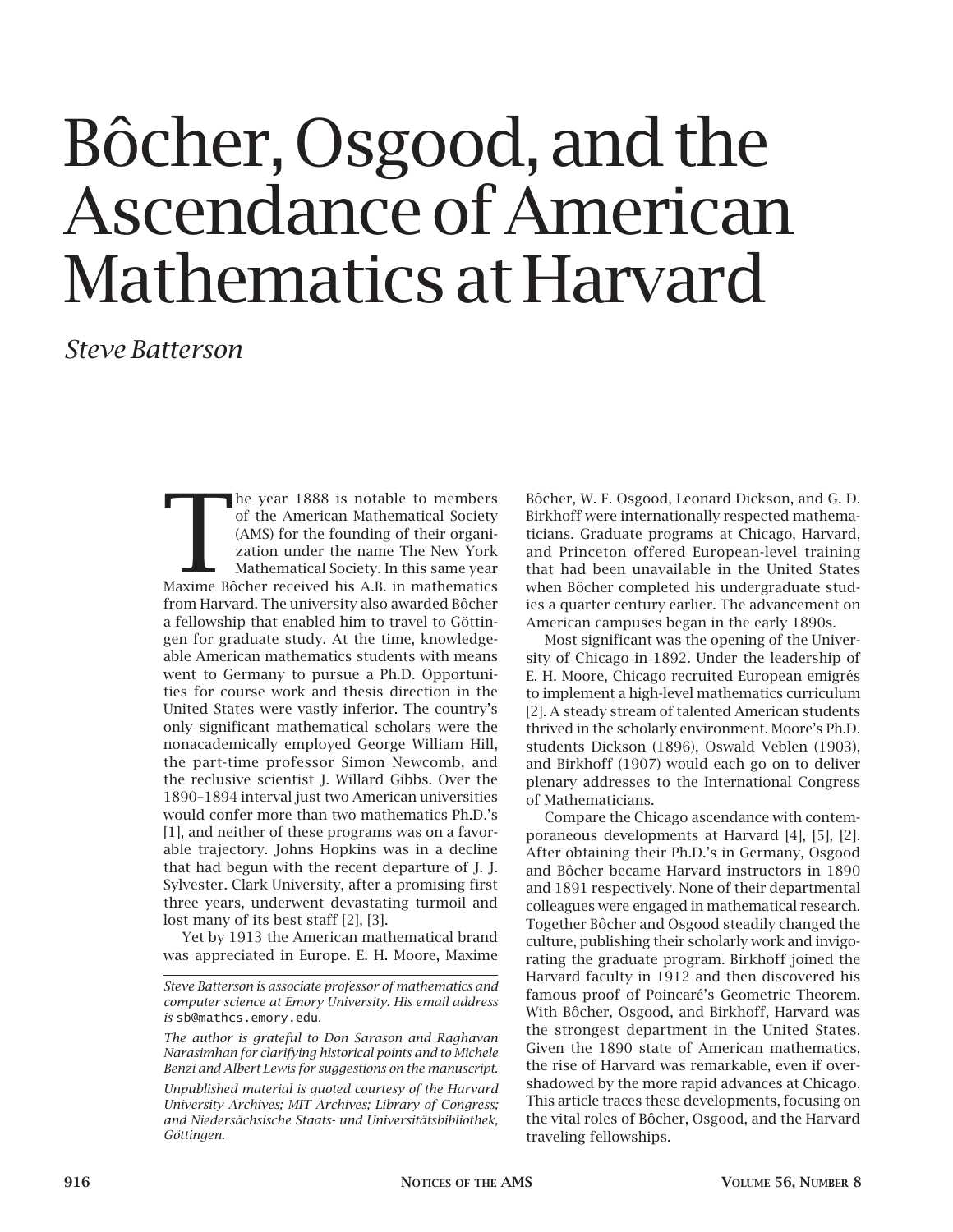#### **Mathematics at Harvard Prior to 1880**

In 1636 Harvard became the first college to be established in the North American British colonies. To fulfill its mission of providing the educational essentials to prospective Puritan ministers, the curriculum featured Latin, Greek, Hebrew, rhetoric, and philosophy. The small presence of mathematics was restricted to some arithmetic and geometry in the final year. During Harvard's first century mathematics was often taught by minimally trained instructors who held the title of tutor [6], [7].

The year 1727 marked the endowment of the Hollis Professorship of Mathematics and Natural Philosophy. The first holder was Isaac Greenwood. Greenwood, being knowledgeable in Newton, substantially elevated the Harvard faculty's level of scientific competence. Unfortunately his tenure ended prematurely when he was dismissed over repeated incidents of drunkenness. Greenwood's successor was his former student John Winthrop.

Serving from 1738 to 1779, Winthrop covered the broad span of mathematics and the physical sciences. Harvard historian Samuel Morison characterized Winthrop as "the first important scientist or productive scholar in the teaching staff of Harvard College" [6, page 92]. Winthrop took the then-novel initiative of setting up an experimental physics laboratory. His lectures included the topic of electricity. Winthrop's astronomical observations of the solar system earned him membership in the Royal Society.

When the nineteenth century began, no American professors were doing mathematical research. At both Harvard and Yale, scholarship in the subject meant the production of textbooks. By this time mathematics was front loaded into the Harvard curriculum. Tutors handled arithmetic and geometry in the freshman year. Subsequent topics included algebra, logarithms, trigonometry, surveying, and spherical geometry.

In 1806 the Hollis chair was offered to Nathaniel Bowditch, the author of an important handbook on navigation. Possessing only a rudimentary formal education, the self-taught Bowditch was an interesting choice. Following a maritime career, he had entered the insurance business, all the time studying mathematics on his own. Bowditch turned down the professorship but became an influential member of the Harvard Corporation, which governed the university. Meanwhile, he took on the ambitious project of translating and elucidating Laplace's multivolume work on celestial mechanics. Its successful completion was arguably the most impressive American mathematical accomplishment up to that time.

In place of Bowditch, the Hollis chair was filled by John Farrar. Farrar was a charismatic lecturer. His contribution to American mathematics was to translate French textbooks and introduce the superior continental mathematics to students in the United States. In 1824 Harvard juniors began studying Farrar's adaptation of Bezout's calculus [7].

The following year a brilliant sixteen-yearold freshman enrolled at Harvard. Benjamin Peirce had already received mathematical training from Nathaniel Bowditch, whose son, Ingersoll, was Peirce's classmate at the Salem Grammar School. Peirce supplemented his Harvard studies by assisting Bowditch with the Laplace translation. In addition, Peirce was an avid reader of *The Mathematical Diary*, solving problems posed in this early American journal [8].

Peirce completed his A.B. in 1829. Despite his ample mathematical gifts, Peirce's opportunities for further study were severely limited; Ph.D. programs did not then exist in the United States. Over the prior decade several Harvard students had returned to campus from advanced work at Göttingen and other European institu-

tions [6]. Their presence offered evidence and testimony to the benefits of study abroad. Yet Peirce remained in Massachusetts to teach at a prep school. His biographer speculates that recent family financial reversals forced Peirce to forgo European study and begin earning an income [8, page 52].

Peirce taught at the prep school for just two years. Then a mathematics tutorship opened up for him when Farrar's health began to fail. The 1831 Harvard appointment of Peirce was the beginning of an historic tenure for American science. Within months he submitted an original theorem for publication in *The Mathematical Diary*. It was known that if  $2^{n+1} - 1$  is prime, then  $(2^{n+1} - 1)2^n$ is perfect. Peirce proved that if a perfect number *M* does not have the above form, then *M* must have at least four distinct prime factors [9]. Later,



**Maxime Bôcher.**



**W. F. Osgood.**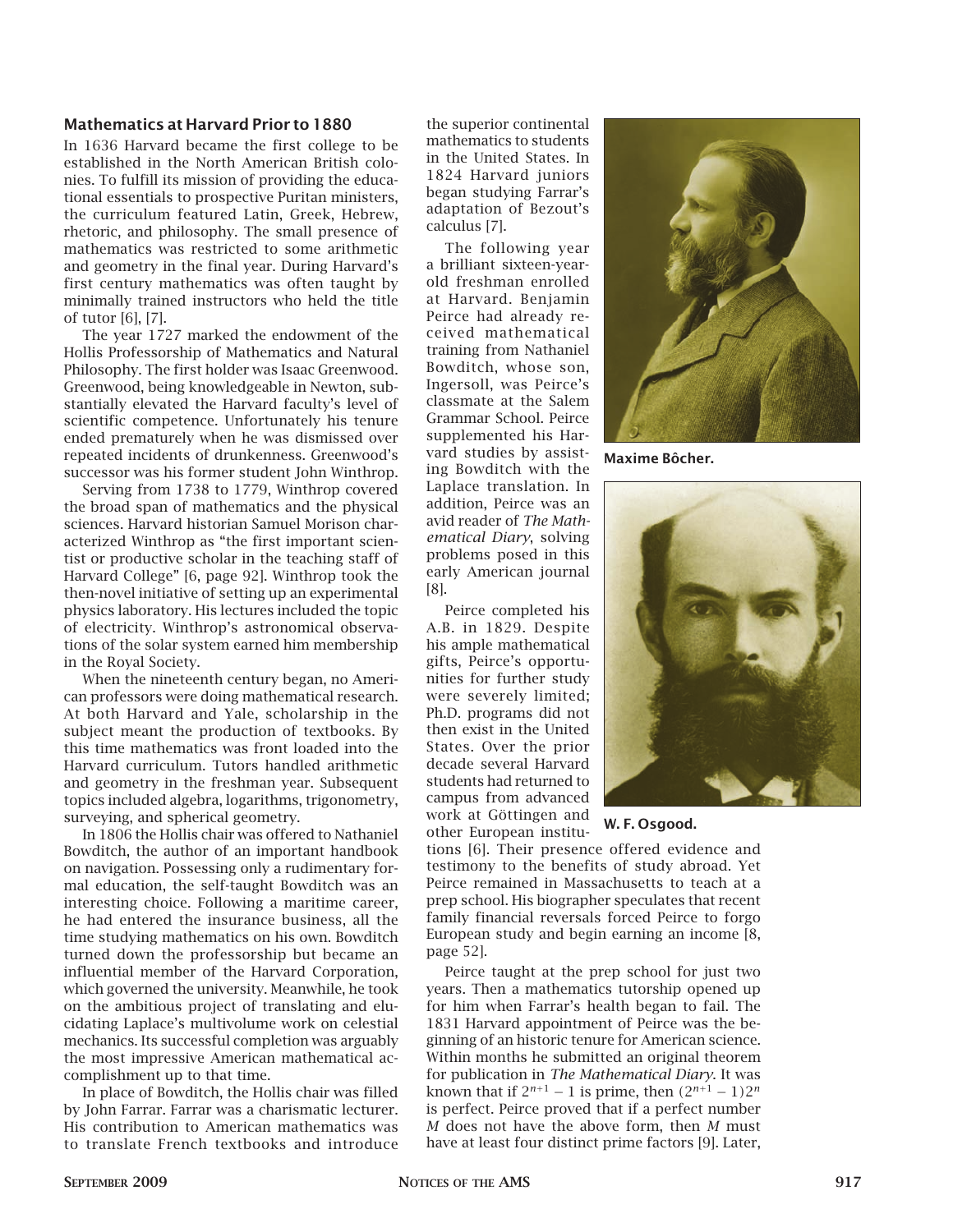a posthumously published paper of Euler showed that any even perfect number has the form stipulated above. Thus Peirce's result established that any odd perfect number has at least four distinct prime factors.

It is unclear whether the Harvard administration had any appreciation for this worthy demonstration of mathematical scholarship. Shortly afterward, however, President Josiah Quincy steered Peirce in a more traditional direction, the writing of textbooks. Peirce sought a clarification of priorities. He asked whether the Harvard Corpora-



tion wanted him to "undertake a task that must engross so much time and is so elementary in its nature and so unworthy of one that aspires to anything higher in science" [8, page 69]. Advised that it did, Peirce would publish seven textbooks over the next ten years and no further papers in number theory.

Harvard apparently was satisfied with Peirce's performance. As Farrar's health continued to deteriorate, Peirce took on increasing responsibility. In 1833 Peirce was

promoted to professor of mathematics and natural philosophy. Nine years later he became the first Perkins Professor of Astronomy and Mathematics.

Astronomy was the discipline of Peirce's first international notoriety. In 1846 the planet Neptune was discovered by an innovative technique. Neptune was spotted after its location was predicted from inferences about perturbations to the orbit of Uranus. The mathematical calculations had been performed independently by John Couch Adams of England and Urbain Le Verrier of France. A great deal of fascination accompanied the identification of a planet by means other than direct observation. Peirce closely followed these events and did his own calculations. He found aspects of Neptune's orbit that called into question Le Verrier's original prediction. When Peirce characterized the planet's discovery as a "happy accident", it did not sit well with Le Verrier [8].

In the ensuing dispute, Peirce was up against more than an eminent astronomer. Their countries represented the scientifically undeveloped and elite respectively. That Peirce held his own gave standing to both the scholar and his country. The latter was important to him.

About this time Peirce became part of a small fraternity of scientists, known as the Lazzaroni, whose objective was to elevate American science while enjoying each other's company. The core of the group also included Smithsonian visionary Joseph Henry, Harvard professor of zoology and geology Louis Agassiz, and Coast Survey Superintendent Alexander Dallas Bache. Their individual

scholarly prominence placed the Lazzaroni in a position to promote national science initiatives. Out of their efforts came the creation of the American Association for the Advancement of Science and the National Academy of Sciences.

Peirce himself continued to do research in astronomy and mathematics. His astronomical work gained him admission to the Royal Society. However, Peirce's magnum opus, *Linear Associative Algebra*, was in mathematics. Along the way he held key positions with two important government scientific agencies, The Coast Survey and The Nautical Almanac.

Peirce remained at Harvard until his death in 1880. As a teacher Peirce was generally depicted as incomprehensible to ordinary students. Two of the more complimentary assessments were made in reflections from former pupils who each rose to the presidency of the university. They portray Peirce as an inspirational, if opaque, lecturer. A perhaps more balanced view was given by a member of the next generation of the Harvard mathematics faculty, Julian Coolidge: "His great mathematical talent and originality of thought, combined with a total inability to put anything clearly, produced among his contemporaries a feeling of awe that amounted almost to dread" [4]. Through his government work and his half century at a leading university, Peirce exerted an influence on the most promising younger American mathematicians, including his son C. S. Peirce, Simon Newcomb, George William Hill, and William Story [8]. In terms of both accomplishment and impact, Peirce was the outstanding American mathematician of his time.

Graduate education was one area where Peirce missed an opportunity to advance his country. In 1860 Yale became the first American university to offer a Ph.D. Harvard was slow to embrace the higher degree, reluctantly establishing its graduate school in 1872 [6]. The first Harvard Ph.D. was awarded to William Byerly in mathematics the following year. He was the only student to earn a Ph.D. under Peirce's direction.

#### **Mathematics at Harvard and Elsewhere in the 1880s**

Peirce's death in 1880 left a void in mathematical research at Harvard. Surviving him in the department were his son James Mills Peirce and former Ph.D. student William Byerly. In 1881 a distant relative, mathematical physicist Benjamin O. Peirce, joined the faculty. As undergraduates all three had taken courses from the elder Benjamin Peirce. Each was an effective teacher and wrote textbooks for Harvard students [5]. B. O. Peirce published experimental physics papers both earlier and later in his career. The state of mathematical scholarship at Harvard in the 1880s, however, had reverted back to that at the beginning of the century. No one was proving new theorems.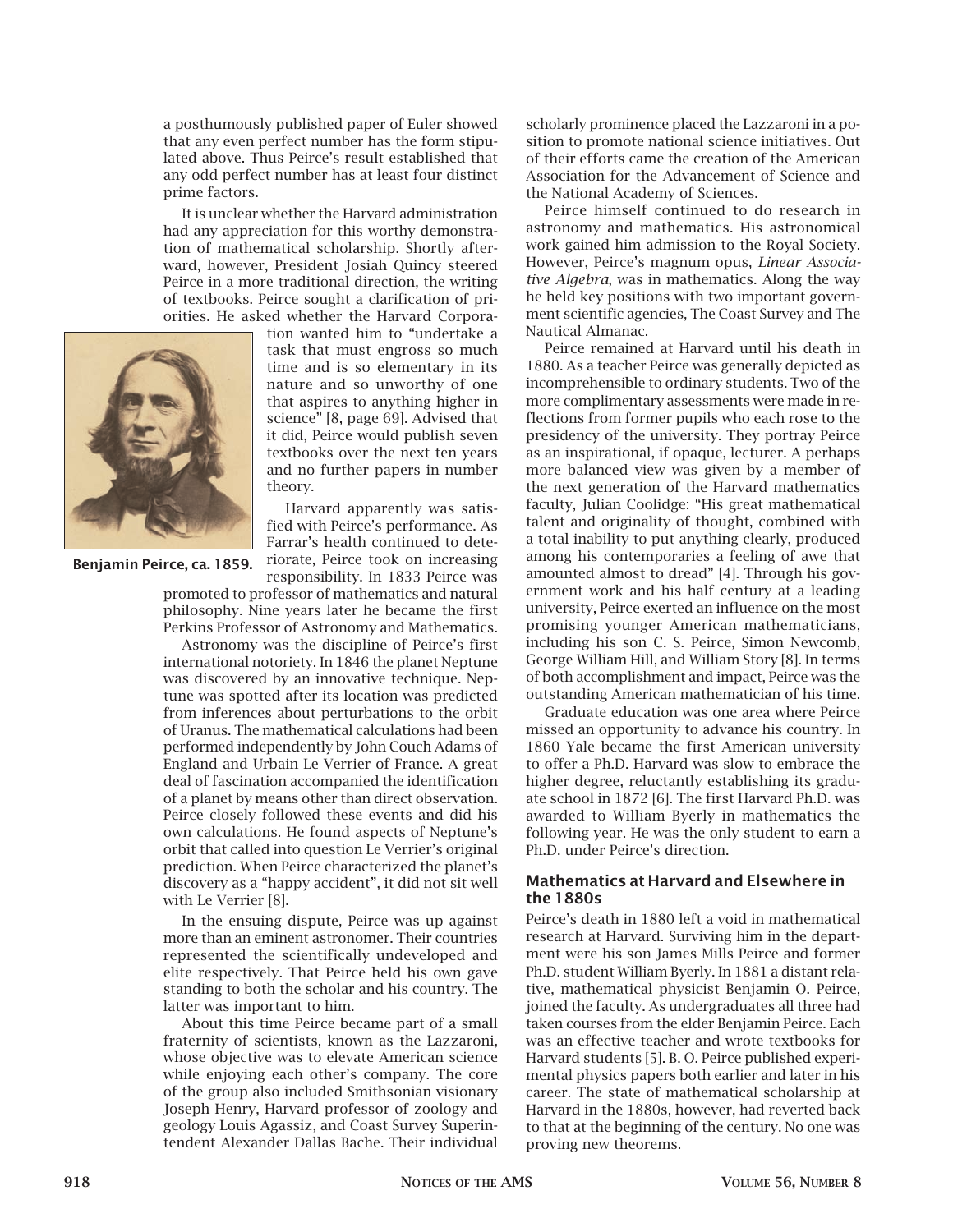Meanwhile other Harvard departments were flourishing. A new age began in 1869 with the installation of Charles Eliot as president. Eliot had a vision for Harvard as a modern university. Moreover, he possessed the skills to implement his plans. By the midpoint of his forty-year tenure, research was issuing from virtually every Harvard department except mathematics [6, page 378].

Beyond Harvard the only post-Peirce American scholars utilizing substantial mathematics were J. Willard Gibbs, George William Hill, and Simon Newcomb. Gibbs was professor of mathematical physics at Yale. His groundbreaking theoretical work in chemistry and physics was hailed in Europe by James Clerk Maxwell and Wilhelm Ostwald. Appreciation for Gibbs's ideas in his own country was limited by a lack of scientific understanding. The temperamentally withdrawn Gibbs rarely left New Haven, working in quiet isolation and seeing few students.

Hill and Newcomb were acclaimed for their research in celestial mechanics. Both held positions at the Nautical Almanac Office. Pure mathematical research was then absent from United States campuses, with the following exception. The Johns Hopkins University opened in 1876 under a twofold mission of research and graduate education. With no Americans suited to lead such a mathematics program, J. J. Sylvester was imported from England [2]. On Peirce's recommendation, Harvard tutor William Story was chosen to be second in command. Story had completed a Ph.D. in Leipzig following his undergraduate work at Harvard.

The graduate program at Johns Hopkins offered mathematical opportunities not previously available in America. Sylvester produced quality research and inspired students to follow his lead. Story taught courses in geometry. Together they began *The American Journal of Mathematics*, the first significant mathematics periodical based in the United States.

Late in 1883 Sylvester returned to England to assume Oxford's Savilian chair. Succeeding him at Hopkins was Simon Newcomb. Primarily an astronomer, Newcomb was serving as the superintendent of the Nautical Almanac Office in Washington. Newcomb continued in this position, commuting to Hopkins two days a week to conduct classes in astronomy. It was not enough to make up for the loss of Sylvester [2]. Once again, there was no United States university providing mathematical training approaching what was available in Europe.

The next notable American educational event occurred in 1889 with the founding of Clark University. Story left Hopkins to lead the new mathematics department [3]. Joining him was the German emigré Oskar Bolza, who had recently obtained his Ph.D. under Felix Klein at Göttingen. The following year another Klein student, the American Henry White, provided an additional boost to the

teaching staff. Unfortunately the Clark venture was undercapitalized and a victim of competing visions. By its third year the university was roiled by acrimony among the founder, president, and faculty. Bolza, White, and several colleagues moved on to other opportunities.

#### **Study Abroad and the Harvard Fellowships**

American students in the mid-1880s needed to look across the Atlantic Ocean for advanced math-

ematical training. Several found their way to Germany into the classroom of Felix Klein. These fortunate placements were hardly random. The students came from Princeton, Wesleyan, and especially Harvard, where there was knowledge of the opportunities abroad.

In prior years Harvard graduates had occasionally sailed to Europe for graduate study. Benjamin Gould arrived in 1845 after taking several courses as an undergraduate from Benjamin Peirce. Gould studied under Carl Friederich Gauss and earned his Ph.D. in astronomy from Göttingen. Returning to the United States, he became an influential astronomer and member of the Lazzaroni.

The Harvard class of 1871 included two future mathematicians who pursued different educational paths. William Byerly remained at Harvard, where the graduate program was begun a few months later. Byerly received his Ph.D. in 1873. Meanwhile, his classmate William Story was in Berlin and Leipzig continuing his study of mathematics and physics. Story returned to the United States early in 1874 without an advanced degree [3].

Graduate study in Germany posed many challenges. Young Americans needed a variety of assets to succeed. Language facility, mathematical background, and maturity were essential prerequisites for profiting from the lectures. Moreover, no European study was feasible unless the student possessed the wherewithal to pay for the voyage and for subsistence over an extended period. In 1873 Harvard began a remarkable program that eased this burden for Story and many others.

At this time, income from a \$50,000 bequest by the Boston merchant John Parker Jr. became available for Harvard graduates to continue their



**J. Willard Gibbs**



**George William Hill**



**Simon Newcomb**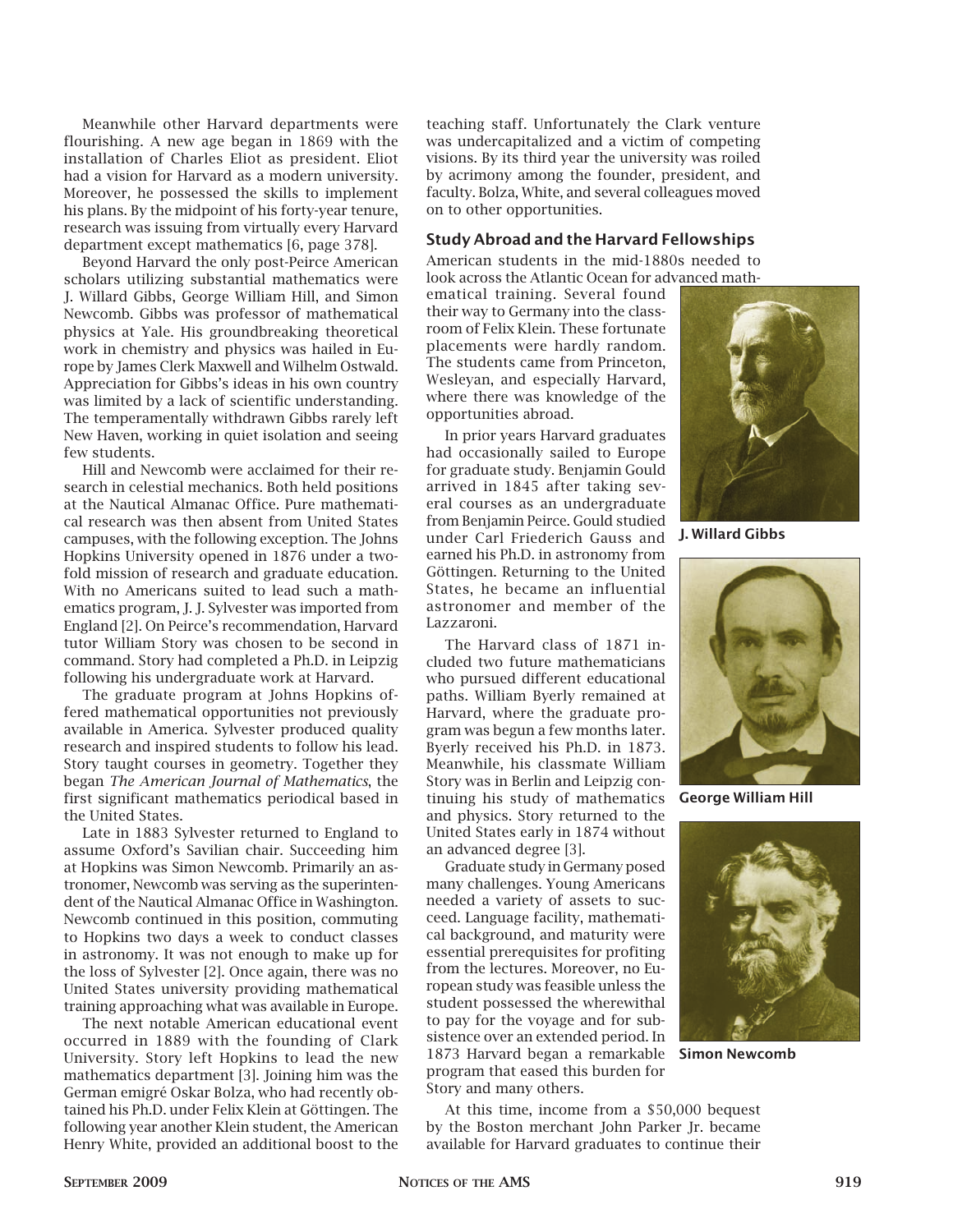studies at home or abroad. In his will Parker stated, "My design is to establish a fund for the highest possible education and advancement of one or more of those minds of great intellectual power, having a special adaptation to some particular science, which occasionally arise in society, and

> whose possessors, whether strictly poor or not, are not blessed with pecuniary means adequate to effecting the high state of improvement and advance in science for which they seem to be destined by nature" [10]. The term *science* was interpreted broadly, as the first Parker Fellow studied modern languages in Europe. Story and a philosophy student were selected for the remaining \$1,000 annual fellowships, which, with satisfactory progress, were renewable for two additional years. The arrangements meant that

Story needed just one year to



**Felix Klein**



**Frank Nelson Cole**

Fellowships. Peirce obtained a physics Ph.D. at Leipzig, gained valuable postdoctoral experience in Helmholtz's Berlin laboratory, and soon thereafter was appointed to the Harvard faculty.

Frank Nelson Cole was awarded a Parker Fellowship after graduating second in the class of 1882. Cole studied at Harvard for an additional year and then went to Leipzig, where he first attended courses in physics. During the summer of 1884 Cole enrolled in a mathematics class of Felix Klein on elliptic functions. Klein, then in his mid-thirties, was one of the most highly regarded mathematicians in Europe. He had recently been offered the chair to succeed Sylvester at Johns Hopkins. Although the Baltimore negotiations had broken down, Klein remained intrigued by the prospects for science in the United States [2].

Joining Cole in Klein's course was Henry Fine of Princeton. Both Americans received thesis problems from Klein. With just American university preparation, Cole and Fine found the research to be extremely difficult. Their struggles resulted in different outcomes. A junior faculty member, Eduard

Study, gave Fine considerable help on a substitute problem [2]. After one year Fine had his Ph.D. to take back to Princeton.

Cole also returned to his home university in 1885. There he continued his thesis research while proselytizing Klein's mathematics in courses at Harvard and lectures at MIT. Cole worked hard on his thesis problem but was completely isolated from anyone who might help him. Discouraged by his lack of progress, Cole wrote Klein after a year that he didn't believe "that I will finish it during my lifetime using my present method" [11]. Nevertheless, Cole had done enough to obtain his Ph.D. from Harvard.

Cole's Harvard teaching career lasted just two years. Overwork caused a breakdown that forced him to withdraw from a tutorship. He resumed his academic career elsewhere after a therapeutic year of outdoor railroad work. As a promoter, however, Cole's impact was striking. Klein, who had moved to Göttingen, suddenly experienced a surge of students from the United States, particularly the Boston area. His 1887 pupils included Harry Tyler of MIT, both Mellen Haskell and William Osgood on Harvard traveling fellowships, Henry Thompson from Princeton, and Henry White from Wesleyan. The following year another Harvard traveling fellow, Maxime Bôcher, arrived.

#### **Osgood and Bôcher**

Osgood and Bôcher would earn their Ph.D.'s in Germany and then return to Harvard. Over their careers they would establish similar impressive vitae, differing most notably with the latter's premature death in 1918 [12]. Both were born in Boston: Maxime Bôcher on August 27, 1867, and William Fogg Osgood three and one half years earlier.

Bôcher grew up in a scholarly, international household. The ancestry of his mother, Caroline, went back to the Plymouth Colony. Maxime's father, Ferdinand, was born in New York during a business trip of Maxime's grandfather from France. Ferdinand Bôcher became a Harvard French professor. He was among the early hires of President Eliot, coming from MIT, where the two had been colleagues. Ferdinand Bôcher revered Eliot, perhaps accounting in part for his son's devotion to the university and its president.

Osgood was also descended from early residents of Massachusetts. He came to Harvard as an undergraduate in 1882. Excelling in mathematics, physics, and Latin, Osgood graduated second in his class four years later. He remained at Harvard for an A.M. Then, inspired by classes from Cole, Osgood applied for a traveling fellowship to study under Klein at Göttingen.

By this time Parker Fellowship stipends had been reduced to \$700, but there were four of these grants in the rotation. Another traveling fellowship, the Harris, from a smaller endowment,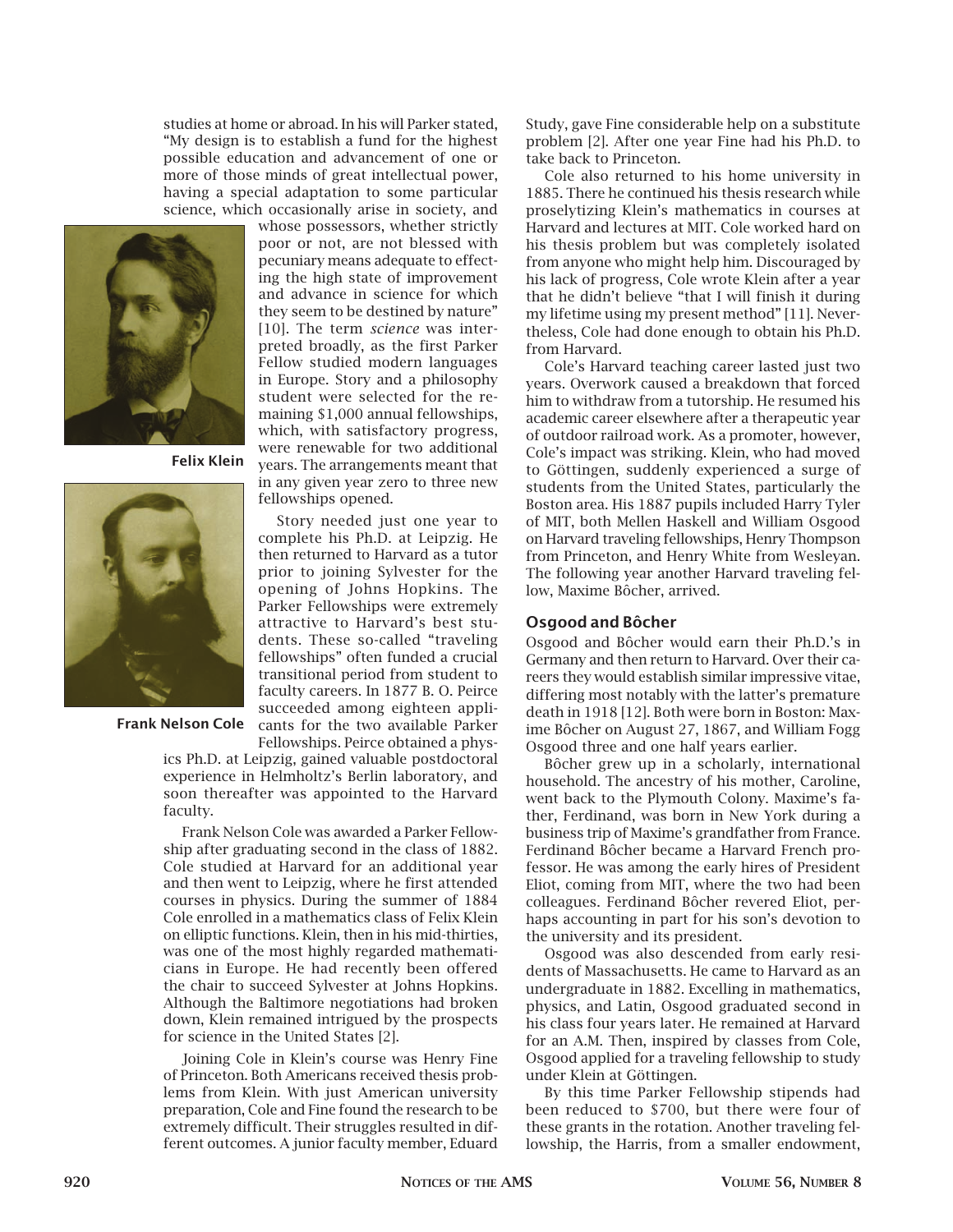carried a \$500 award under similar conditions. In 1887 one Parker and the Harris were vacated. The new Parker went to a law student who would later become a professor at the University of Chicago and a judge on the United States Court of Appeals. Osgood got the Harris. In his second year Osgood was upgraded to the Parker, making the Harris available again in 1888.

Bôcher had just turned sixteen when he began his undergraduate work at Harvard in 1883. It is unclear why it took him five years to complete his A.B. During the regime of President Eliot, Harvard students had substantial freedom to select elective courses. Bôcher took advantage of this opportunity in his senior year to fashion a diverse program that consisted of mathematics, Roman art, music, and an advanced course in geology [13]. He was awarded highest honors in mathematics for *A thesis on three systems of parabolic coordinates* and a second prize for the meteorological essay he entered in Harvard's long-standing Bowdoin Prize competition.

With Osgood's promotion to a Parker Fellowship, only one other Parker was available in 1888. This went to future Nobel chemistry laureate Theodore Richards for postdoctoral work in Germany. Bôcher was awarded the Harris Fellowship. He arrived in Göttingen September 1888, one year after Tyler, Osgood, and White.

The impression made by the Göttingen faculty on an American student was conveyed in a letter from Tyler to his parents following his first week of classes:

> After some 16 students are assembled, the door opens hastily, the Prof. enters, there is a slight scraping and stumping—to assure him we're glad he's no later—he deposits his tall hat and cane, and within 5 seconds of his appearance with no other preface than a hurried "meine Herren" he is in the midst of his lecture. It should not be inferred that he is a hasty instructor. Too much the contrary; he is one of the slowest men I ever heard lecture. This however later—My first impressions are that he is a large, stout dignified, fine-looking gentleman perhaps 55 years old, with full slightly gray beard and gold spectacles. In the next place he spoke with admirable distinctness, and I am agreeably surprised to find myself understanding almost every word—though it is very difficult at the same time to follow the lecture and to take notes either in English, German, or a mixture of the two…Please remember that the gentleman just introduced is Prof. Schwarz, senior professor of Mathematics in "der hiesigen Univer

sität". He has unfortunately not the reputation, and presumably not nearly the ability of his junior Prof. Klein, and his classes are not large.

Wednesday I attended the initial lecture of a course on the "higher plane curves" by Dr. Schoenflies—a Privat Docent—. It was almost beyond description, but I'll try. Dr. S. is a good-looking business like young man (30–35 perhaps) with dark hair and full beard. He talks very rapidly and somewhat indistinctly, though otherwise clear and very interesting. But he marched back and forth along the small platform, falling off 3–4 times in his apparent excitement, leaned against the desk or the black board, squinted up his eyes and wrinkled his nose, then dashed at the black board talking steadily with his back towards us…

Not till Thursday did I hear and see the great Klein (so to speak) whose fame as the greatest mathematical teacher in Germany (consequently in the world) has attracted me to Göttingen. He is a tall slender man of about 40, his hair is light brown, his eyes blue, keen and alert; the strength of his face lies chiefly in his large nose and high forehead. He speaks rather quickly and with a somewhat high voice, but clearly enough, and methodically, enunciating frequently statements to be taken down verbatim. He lays much stress upon the notes taken, and has one student write up the lectures which after his own revision are put in the reading room for general reference. His subject was Potential—a subject of mathematical physics, in which I have no interest. In spite of my first disinclination, I am gradually concluding to take this course—4 lectures a week—partly for the sake of the Mathematics involved, mainly to hear the man [14].

A significant feature of the traveling fellowships was their renewability. Unlike Osgood and Bôcher, who could expect three years of study abroad, Tyler was bound by a two-year leave from his faculty position at MIT. The extra year could be decisive in completing the requirements for a Ph.D. Further compounding the time limitations was Klein's course scheduling. In the fall of 1887 Klein's advanced offering was the second term of a course on hyperelliptic functions. Lacking the prerequisites Tyler, Osgood, and White took the intermediate-level potential theory.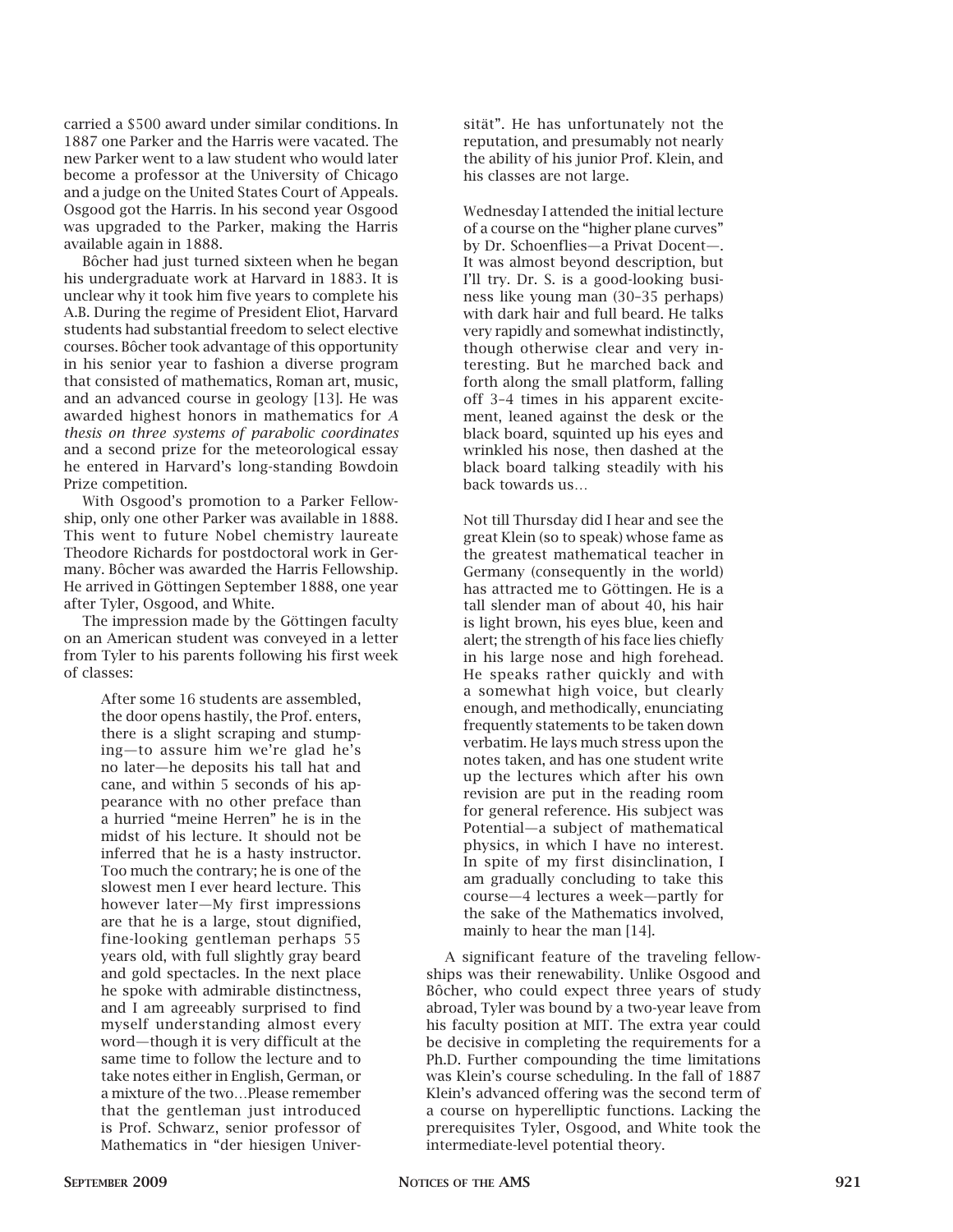Not until their second semester, when Klein started a sequence on Abelian functions, could the three Americans begin the sort of instruction which had drawn them to Göttingen. Two other Americans and one or two Germans were also enrolled. Osgood received an unwelcome surprise on the first day of class. He was asked by Klein to serve as the course scribe. The duties included substantial revisions and rewriting. Up to this point Osgood had not been taking careful notes. While he dreaded assuming the new responsibility, he could not say no to Klein. After two lectures Osgood was



overwhelmed and prevailed upon the more clerically oriented Tyler to take over the duties.

The revision process gave Tyler more interaction with Klein than he would have otherwise had. Occasionally they discussed future plans. While Tyler had come to Göttingen with some hopes of obtaining his Ph.D., he had doubted whether the degree was possible under his twoyear constraint. To make the most of his time abroad, Tyler intended to study for a semester in some other

German city and another in Paris. As

the first year drew to a close, Klein began encouraging Tyler to remain at Göttingen for his Ph.D.

Tyler went back and forth over where to spend his second year. At the last moment, with Klein's approval, Tyler moved to Erlangen. The particular attraction of Erlangen were its two strong mathematicians, Paul Gordan and Max Noether, and few students. Tyler's plan was to continue work on a thesis problem from Klein while receiving individual instruction from Gordan and Noether.

Both Gordan and Noether were generous with their time, offering personal attention that was not available in Göttingen. Tyler was especially drawn to Gordan, who, rather than discussing the problem from Klein, set Tyler to work on resultants. Then, as Tyler wrote Osgood, "A month or six weeks later he told me to my unbounded surprise he would accept this as a Ph.D dissertation if I chose" [15]. The plans for Paris were scrapped. Tyler spent the remainder of the second year in Erlangen, writing up his thesis and preparing for the required supplementary topics in physics and chemistry. After two years in Germany, Tyler returned to MIT with his Ph.D.

Tyler remained in touch with Osgood and White, with whom he had become close during their classes together. Back at Göttingen Klein was finishing a three-term sequence on Abelian functions. In the fall of 1889 he would begin a program in mathematical physics. Osgood sought advice from Tyler over whether to remain in Göttingen for a third year. Tyler's nine-page response, excerpted below, was both thoughtful and incisive, carefully

analyzing the advantages and disadvantages of the people and venues.

> I think in the first place that it's much better for you or anyone else who has 3 years abroad not to spend the whole time in Göttingen unless for reasons of great importance…I have much admiration for Klein personally, I know of nobody who can approach him as a lecturer…He's certainly acute, fertile in resource, not only understands other people, but makes them understand him, and seems to me to have a very firm grasp of the philosophical relations and bearings of different subjects, as well as great versatility and acquaintance with literature.

> But quite in keeping with some of these good qualities are drawbacks that seem to me somewhat serious. So busy a man can not and will not give a student a very large share of his time and attention; so too he will not study out or interest himself especially in the painstaking elaboration of details, preferring to scatter all sorts of seed continually and let other people follow after to do the hoeing…it would seem ridiculous to claim—what he certainly would not claim for himself—that he does not sacrifice completeness of detail, and that this is not a real sacrifice…

> Still anyone coming here from Klein would be sure to look at mathematical things from a new standpoint and as matters are now would be practically certain of a degree of interest and attention about out of the question in Göttingen, and especially valuable when one is beginning original work. I have been and am still embarrassed by the opportunities. I might have gained a great deal from Noether had I not been so occupied with Gordan. In the present semester Noether will probably have but one student besides myself and will probably give us anything we like…The chief advantage in being here in general depends upon cultivating personal relations with Gordan and Noether. I wouldn't advise anybody to come for the lectures alone. Both men are so peculiar and so irreconcilable that the p.r. must be cultivated with some tact especially if one tries to divide his attention about equally…G. is outspoken, irascible, exasperating, violent; N. is taciturn, serious, equable, patient…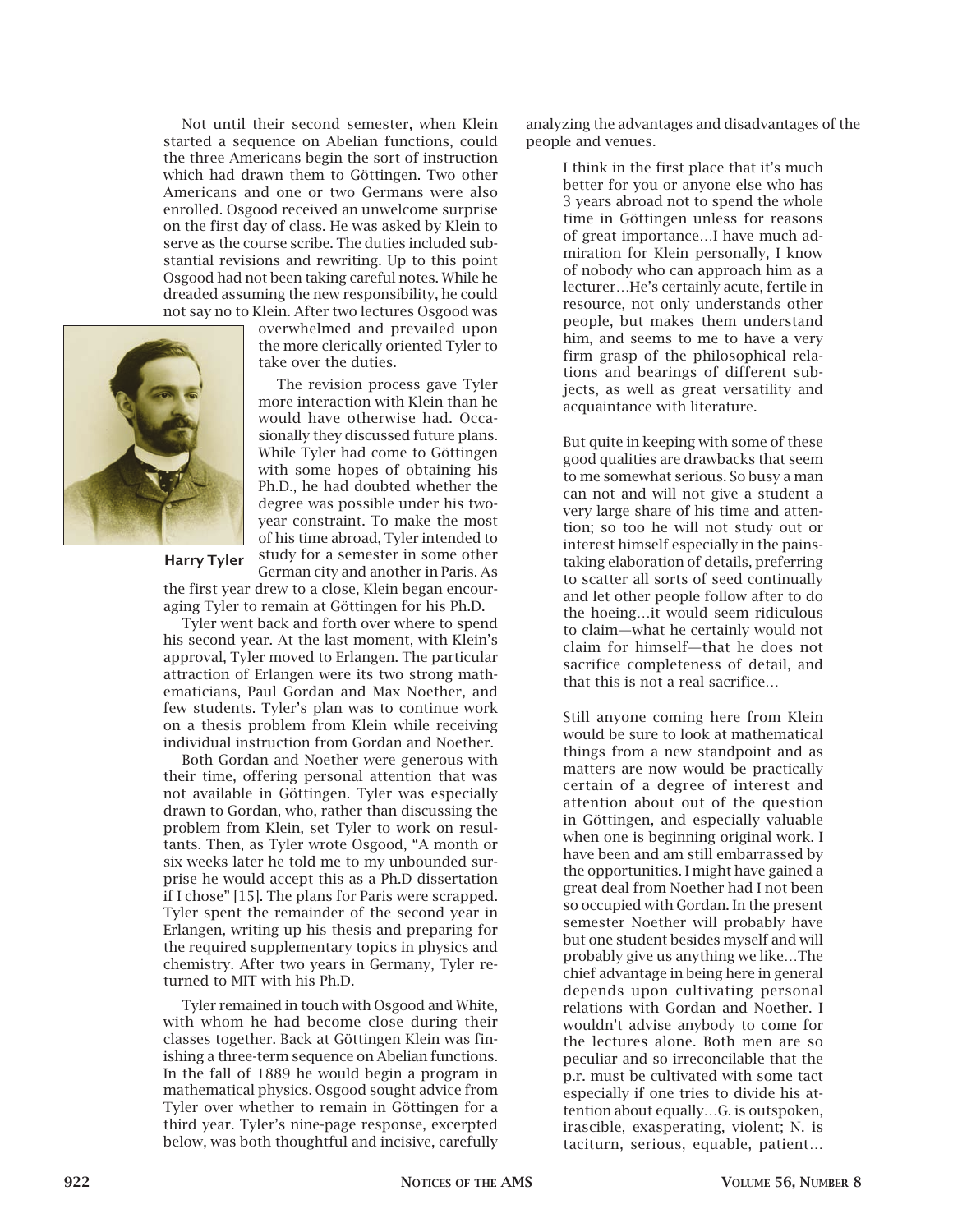If G. is absolutely unrestrained N. is quite the contrary; but it's restraint not constraint. He may forbear from saying disagreeable things, but he doesn't go out of his way to say the other kind.…

Now as to your plans, I would advise you unhesitatingly to come here if you want detailed work in pure mathematics. If you want to work especially with Gordan I wouldn't suggest any preparation unless the first volume of his book. If you had anything underway very likely it would not interest him. For Noether on the other hand I think it would be worth while to have something to propose—in Abelian Functions if you like or in any of his subjects that you know from the Annalen as well as I could tell you. I wouldn't advise you to come unless you feel sure your tastes will lie in these directions. I do not see the least reason to doubt your being able to make the Ph.D. in two semesters here, or even one if necessary [16].

Osgood followed the second branch. He went to Erlangen for his third year, bringing a problem from Klein on Abelian functions. One year later he had an Erlangen Ph.D. under Noether. For the fall of 1890 Osgood returned to Harvard with the title of instructor of mathematics.

Bôcher remained in Göttingen his entire 1888– 1891 period abroad. The lectures on mathematical physics, begun by Klein in 1889, suited Bôcher nicely. In his second year Bôcher took up a substantial piece of Klein's program.

Potential functions for many partial differential equation problems in mathematical physics could be obtained by series methods after employing an orthogonal change of coordinates and separation of the new variables. Bôcher had dabbled with a few of these coordinate systems in his undergraduate thesis. Now he sought to develop series solutions under general cyclidic coordinate transformations. The ordinary differential equation and other issues that arose from the technique required difficult analysis. Klein arranged for a prize to be awarded for a general development of this theory. Bôcher's success earned him the prize and his Ph.D.

In 1891 Bôcher returned to Harvard. Like Osgood, who arrived one year earlier, he was an instructor of mathematics with a German bride.

#### **Mathematics at Harvard 1890–1913**

Bôcher immediately experienced the conflict between a desire to continue his research and the overwhelming teaching obligations of a beginning instructor. As with new Ph.D.'s throughout time, this led to another dilemma. Bôcher wanted to stay in touch with his advisor but was embarrassed by

having no great results to report. He delayed writing for fear that Klein might attribute the lack of progress to laziness. These emotions are vividly displayed, along with the 1891 Harvard teaching load, in this New Year's letter.

Dear Professor,

I apologize that you have not heard from me. The main reason for my silence is my work. I wanted to have something to write about, and I did not want you to think that I abandoned the research entirely. Since the end of September I have been very busy with my lectures. I have to give lectures 12 hours each week. Half of that time I devote to little foxes [Füchsen] to whom I teach elementary algebra. Of course I do not have to do much preparation for this, therefore I have more time. The students have to write assignments on a daily basis, which I have to correct. In addition I teach a second 3 hour lecture on analytical geometry. Here I discuss primarily the projective geometry of the two dimensional plane, mostly through homogeneous coordinates, etc., but partly through pure geometric methods. This lecture gives me a lot of pleasure although the audience could be better. Finally I lecture for 3 hours on Lamé's functions, the linear development of the potential theory, etc. Here I have two listeners. I would be happy with the numbers, also with the individuals but they do not find the time to work on the project as one of them gives elementary lectures at the Polytechnic in Boston [MIT] and the other has to do much work at the physics laboratory. Therefore it is almost impossible to go into details in this lecture. The penta-spherical coordinates, for example, have to be left out entirely.

Up to the Christmas break I have had practically no time for my own research. But I have managed to improve on some small points…

Over the Christmas holidays I did further research on the Bessel functions. I used the time when I did not have to do work for the university. I did the research in preparation for the definitive formula of those parts to be given for the prize for the composition that dealt with the degenerate cases, etc. I am happier with this formula and hope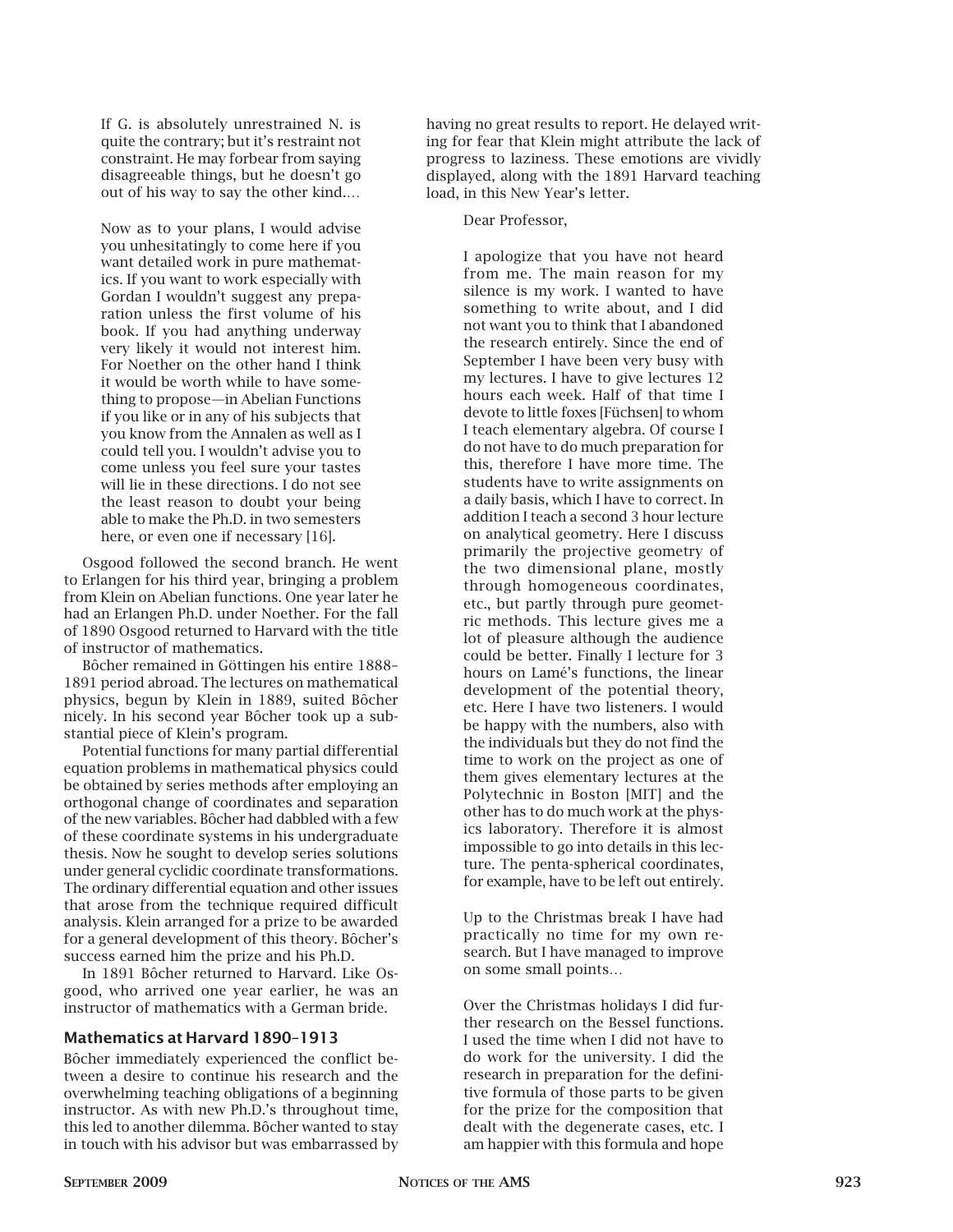to send you the printed results of these functions in the spring.

As you can see it is impossible to finish the definitive reduction of the equation of the potential theory during this winter. As far as next summer goes, I would like to visit Goettingen; this is for a number of reasons. I think you agree with me that it is better I stay here at the university and work at my own pace on the research. I will have three months; in that time I can work, without interruptions, and can complete the work if I remain in good health. After that I can come to Göttingen.

The situation is such that one can do little research, in particular in the first few years of employment. You have to believe me that in the last few months I have tried to do as much work as possible [17].

Osgood, a second-year instructor, was in a similar position to Bôcher. Both were earning \$1,250 on one-year contracts. If all went well, they could expect annual renewals to serve as instructors for



three years and then be promoted to an assistant professorship on a five-year term. As Bôcher and Osgood were adjusting to their circumstances at Harvard, a significant development was taking place for mathematics in the United States. Staffing was under way for the opening of the University of Chicago in the fall.

Chicago's president, William Rainey Harper, was working with Rockefeller funding to establish a new university model emphasizing research and graduate education. Still, in 1892, no American math-**E. H. Moore**

ematician possessed the credentials to lead such a venture. Harper elected to take a chance on E. H. Moore to be professor and acting head of mathematics. Moore had received his Ph.D. at Yale under Hubert Newton in 1885 [2], [18]. Newton had then lent Moore the money for a year of postdoctoral study in Berlin. Over the following six years Moore had held lower-level positions at Yale and Northwestern while publishing four papers.

Moore's first task was to recruit a junior faculty member to work with him in realizing Harper's ideals. The offer of an associate professorship went to Bôcher as he was approaching the end of his second semester at Harvard. The teaching load was to be ten hours and the salary \$2,500, twice what he was making at Harvard. Bôcher discussed the offer with President Eliot, who made no commitments but

indicated that the chances were good for promotion to assistant professor in two years. Bôcher declined the offer from Chicago [19].

Moore subsequently hired Oskar Bolza and Heinrich Maschke, German mathematicians who had studied with Felix Klein. The results were almost magical. Moore immediately blossomed into an important mathematician. He teamed with Bolza and Maschke to give Chicago the first American graduate program offering training comparable to what was available in Europe [2]. Over the next fifteen years Dickson, Veblen, and Birkhoff received their Ph.D.'s, going on to become the next generation of American mathematical leaders.

Progress at Harvard was more gradual but sustained over a longer period. As a preface to these developments, consider the following retrospective analysis given by Bôcher in 1912:

> When Chicago was founded, Osgood and I were just beginning as young instructors, with far slighter mathematical equipments than it is easy to imagine now. I remember, during my first year of teaching, learning what uniform convergence of series means. For several years after that we were the only persons here who in any way represented modern mathematics or research. Many students of mathematics never took our courses at all, and those who did usually gave us only a small share of their time. These conditions changed only very slowly, whereas in Chicago the department was organized from the start on a thoroughly modern scientific basis [20].

Bôcher was hoping to expand his thesis into a book. During the 1892 spring break he got to work in earnest on the project, maintaining his momentum through the remainder of the semester. By the middle of the summer he was able to report substantial progress to Klein. Over the next two years Bôcher obtained deep new results that went beyond his thesis. The book was written in German and published in Leipzig. Klein was sufficiently impressed to provide the preface and to upgrade his Bôcher correspondence salutation from Doctor to Colleague. A byproduct of the publication, as it circulated among European mathematicians, was to demonstrate that strong scholarship existed in the United States.

Advancing through the ranks on schedule, Bôcher and Osgood became assistant professors after three years. They did their part to modernize the Harvard graduate offerings (for details see [5]) but continued to share teaching duties with Byerly and the Peirces. Bôcher's first Ph.D. student, James Glover, came from Michigan in 1892, where he had studied with Cole.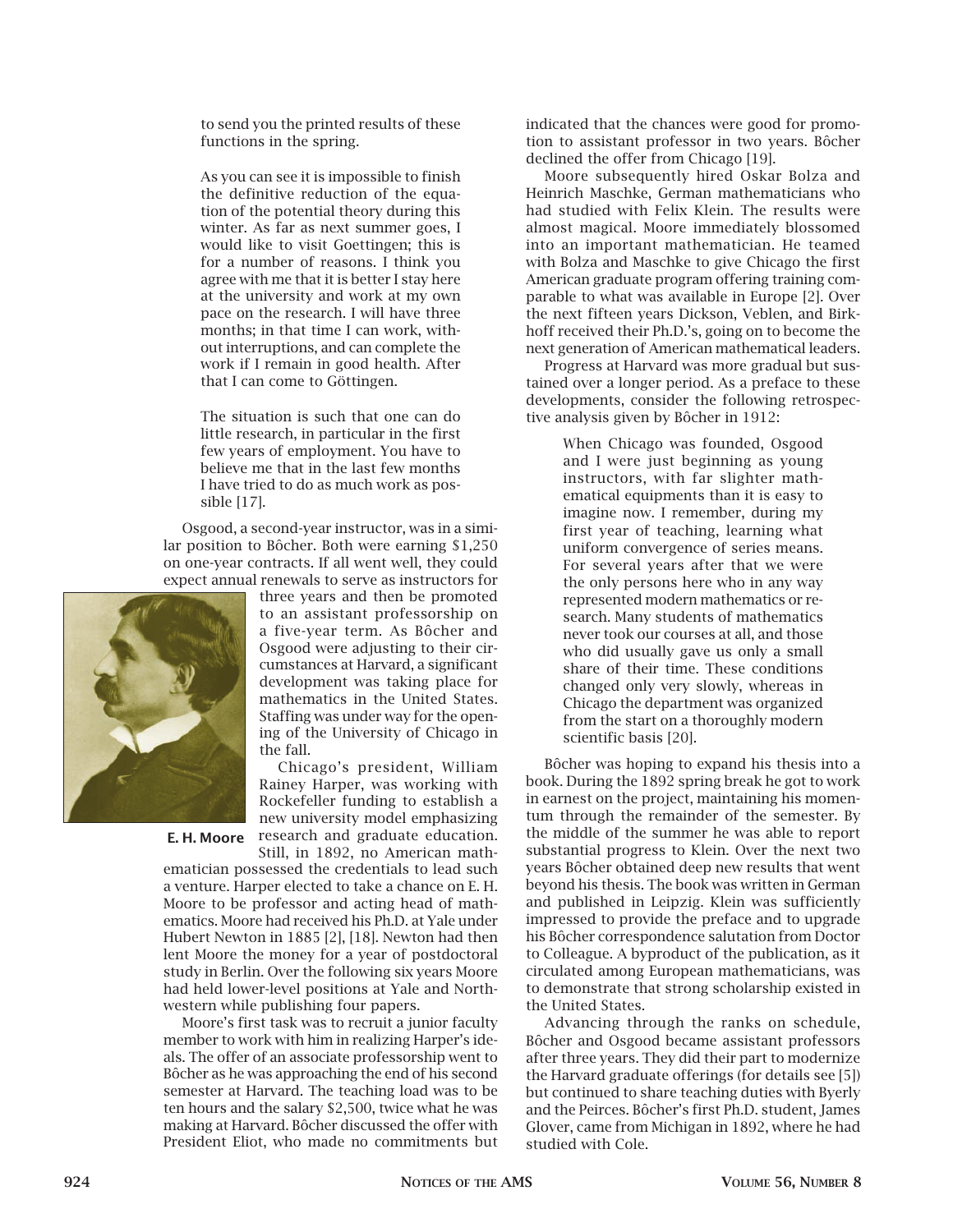The stories of two students who were awarded graduate fellowships in 1894 illustrates the challenges faced by the Harvard mathematics department in establishing its doctoral program. Leonard Dickson rescinded his acceptance when an offer arrived from Chicago. Charles Bouton came to Harvard, obtained his A.M., and then went to Leipzig as a Parker Fellow to study with Sophus Lie. Harvard was attracting notice but was not yet a destination school.

Nevertheless, Bôcher and Osgood were gaining stature in the nascent American mathematical community. In 1896 the AMS decided to experiment with colloquium lectures. Bôcher and James Pierpont were each selected to deliver a series of talks following the summer meeting in Buffalo. The thirteen attendees adjudged the experiment to be a success, and colloquium lectures became part of the program every two or three years. Osgood was chosen for the second offering. Then, as today, designation as a colloquium speaker was regarded as a prestigious mathematical recognition.

One factor in Bôcher's selection must have been that he was a lucid lecturer. The topic he chose for his colloquium series was *Linear differential equations and their applications*. Motivated by the inadequate treatment of existence and uniqueness theorems in contemporary texts, Bôcher gave a comprehensive theoretical development for second-order equations. He began with the case when the coefficients are analytic and then weakened the hypothesis to merely continuous. A careful uniqueness argument accompanied the presentation. With the foundation established he then went into applications and dependence of the solutions on parameters, issues that arose in his own work on potential theory.

Bôcher was a superb analyst with a broad command of mathematics. Quite a bit of his research involved aspects of linear differential equations. Representative of the work was a 1900 paper treating regular singular points in substantial generality. He considered points *a* where the coefficient functions have an isolated discontinuity that satisfies a weaker condition than becoming analytic when multiplied by  $(x - a)$  to the appropriate power. For example, Bôcher only required that the coefficient of the linear term in a second-order equation be expressed in the form  $\frac{c}{x-a}$  + *p*(*x*), where  $|p|$  has an improper integral that converges on a neighborhood of *a*. Without analyticity of *p* the standard Frobenius Method is not applicable. Bôcher obtained solutions around *a* by using the method of successive approximations to develop a series with terms consisting of a power function times a continuous function.

The regular singular points article appeared in the first issue of the *Transactions of the AMS*. Bôcher was one of several younger AMS members who had provided the impetus for the creation of the *Transactions*. For the emerging American mathematical community the new journal was a source of pride as well as a vehicle for demonstrating its bona fides. Americans submitted their strongest work. The most definitive statement was made by Osgood with a seminal result in the third issue of the initial 1900 volume. He gave the first rigorous proof of the Riemann Mapping Theorem for arbitrary simply connected regions in the plane. In eliminating restrictions on the boundary, an American achieved the crowning position on a provenance that featured some of the greatest mathematicians of the nineteenth century.

Meanwhile, around the turn of the century, the Harvard mathematics department was bolstered by the hiring of Bouton, Julian Coolidge, and Edward Huntington (see [5]). Each was an alumnus who received his Ph.D. in Europe. More and better students were getting their doctorates at Harvard, mostly under Bôcher. Yet the mathematics faculty continued to encourage their best students to go to Europe for thesis work. Unlike at other universities, the traveling fellowships opened study-abroad opportunities to students of all financial means. One side effect of this marvelous resource was that the list of Harvard Ph.D.'s was less impressive than it otherwise would have been. E. R. Hedrick began graduate study in 1897 and then two years later, like Bouton, was awarded a Parker Fellowship. Hedrick studied with David Hilbert for his Ph.D. at Göttingen. He then returned to the United States, where he became a leading figure in the AMS and at UCLA.

That Harvard was closing the gap with Chicago can be seen from their competition in the graduate recruitment of G. D. Birkhoff. Birkhoff had entered Chicago in 1902 as an advanced undergraduate. He quickly came under the influence of E. H. Moore, who recognized a student of considerable potential. Surprisingly, Birkhoff transferred to Harvard in 1903. It is unclear why Birkhoff left Chicago after only sampling its scholarly resources, especially with Moore anxious to supervise him in research. The choice of Harvard is easily understood from the high esteem in which Moore held Bôcher and Osgood, but why did Birkhoff leave Chicago prematurely? Some notion of the reason possibly may be inferred from a summer letter by Moore offering Birkhoff advice on preparing for Cambridge. The first item was "*to take much enough exercise this summer to come back to work in perfect trim in the autumn*" [21] (emphasis included). After making some mathematical suggestions on a book and problem, Moore closed with the admonishment: "*Don't* forget *no. 1*: the rich red blood I want you to have for next year."

In his two years at Harvard, Birkhoff took courses from Bôcher and Osgood while obtaining A.B. and A.M. degrees. Early in 1905 Birkhoff contemplated whether to remain at Harvard or return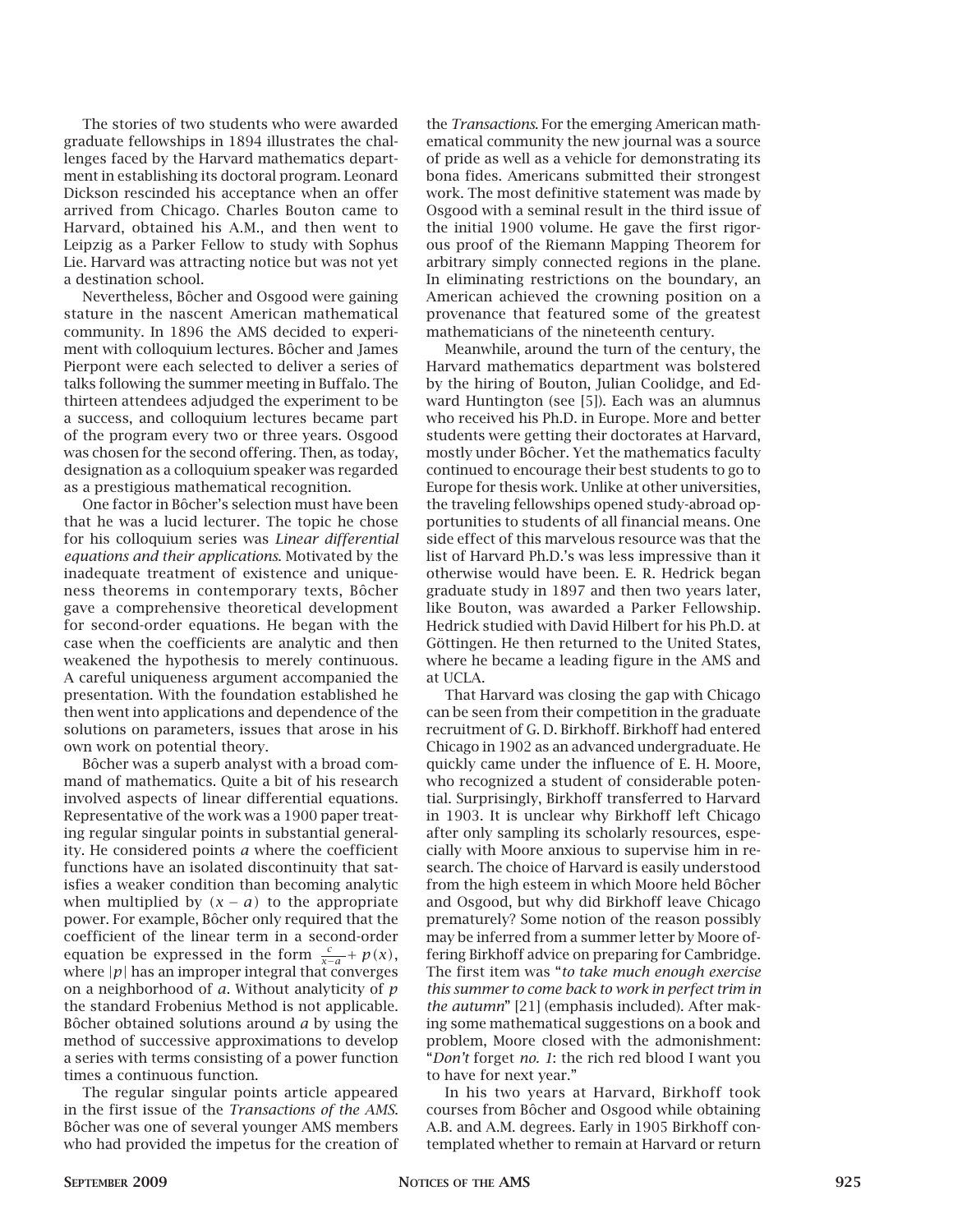to Chicago for his Ph.D. Both institutions offered graduate fellowships. Moore advised Birkhoff (and his father) that "except for two considerations" he should come to Chicago, where "we have a more catholic attitude towards mathematics in general



**G. D. Birkhoff**



**Griffith Evans**



**Dunham Jackson**

than they have at Harvard" [22]. One of the exceptions was if he were already engaged in an important research project that could best be prosecuted at Harvard. The second was to receive a guarantee that he would be awarded a traveling fellowship after remaining at Harvard for another year or two. Bôcher, who was also impressed by Birkhoff, tended to be less assertive with students, leaving it to them to choose their own path. Birkhoff decided to return to Chicago and work with Moore for his Ph.D.

Birkhoff had situated himself well. Over the first decade of the twentieth century, Bôcher, Osgood, and Moore were the foremost pure mathematicians in the United States. During this period each was inducted into the National Academy of Sciences and served a two-year term as president of the AMS. The Chicago graduate program peaked about the time of Birkhoff's Ph.D. in 1907. Maschke died the following year, and then Bolza returned to Germany. The homegrown Dickson and Gilbert Bliss were able replacements on the Chicago faculty, but Harvard began to turn out superior students.

The first outstanding mathematician to complete a Harvard Ph.D. was Griffith Evans. Bôcher supervised his 1910 thesis on integral equations. Evans then received a traveling fellowship to do postdoctoral work with Vito Volterra in Rome. Returning to the United States, Evans led the build-up of the mathematics departments at Rice and Berkeley.

Although Evans remained at Harvard for the entirety of his undergraduate and graduate education, other gifted students still took their Ph.D.'s in Europe. Dunham Jackson

entered Harvard one year after Evans. Jackson obtained a Harvard A.M. in 1909 and then went to Göttingen on a traveling fellowship. Bôcher was instrumental in connecting Jackson with Edmund Landau, under whom Jackson wrote an important thesis in approximation theory.

Jackson completed his Ph.D. in 1911 and returned to Harvard as an instructor. His position was a new line that came about as a result of curricular changes that increased mathematics enrollments at Harvard. Jackson was not the first choice, but he was one of the three nominations put forward by the department. The others were Max Mason of Wisconsin and G. D. Birkhoff.

Bôcher had had his eye on Birkhoff since he left Harvard for Chicago. The two had maintained a correspondence on various mathematical matters. Their communication continued as Birkhoff held junior-level appointments at Wisconsin and Princeton. As a journal editor Bôcher came to rely on Birkhoff's taste and judgment. Meanwhile Birkhoff's theorems attracted offers from a number of institutions, including Princeton, which had begun its own mathematical ascendance a few years earlier. At the end of 1910 Harvard offered Birkhoff an assistant professorship at a salary of \$2,500. Princeton countered with a promotion to full professor at \$3,500. The Harvard terms called for two 5-year contracts as an assistant professor, the salary for the second at \$3,000. This was the standard procedure at Harvard, where Bôcher and Osgood had each served as assistant professors for ten years.

Birkhoff attempted to leverage better terms from Harvard through a less than sympathetic Bôcher [23]. Harvard's only concession was a shortening of the first assistant professor term from five to three years, meaning that his Harvard salary in eight years would be \$500 less than what was immediately available at Princeton. After Birkhoff declined, Jackson was then hired to fill the new position at Harvard.

Over the following year Birkhoff came to regret his decision. He wrote Bôcher hinting at a desire for a renewed offer. Bôcher replied that another position might become available but that Birkhoff would have to guarantee his unconditional acceptance in advance of further efforts on his behalf [24]. Birkhoff promised to accept the assistant professorship of the previous offer, with only the modification of reducing the first contract from three years to two. The deal was completed and Birkhoff came to Harvard in 1912.

The addition of Birkhoff was the most significant development for Harvard mathematics since the hiring of Osgood and Bôcher just over two decades earlier. During the intervening period both Harvard and American mathematics had made impressive advances. While the German and French schools were still superior, American scholarship, especially at Harvard, was becoming appreciated in Europe. Both Osgood and Bôcher were invited to deliver plenary addresses to the 1912 International Congress of Mathematicians in England. By the end of 1912 Birkhoff had proved Poincaré's Geometric Theorem, the proof of which appeared in the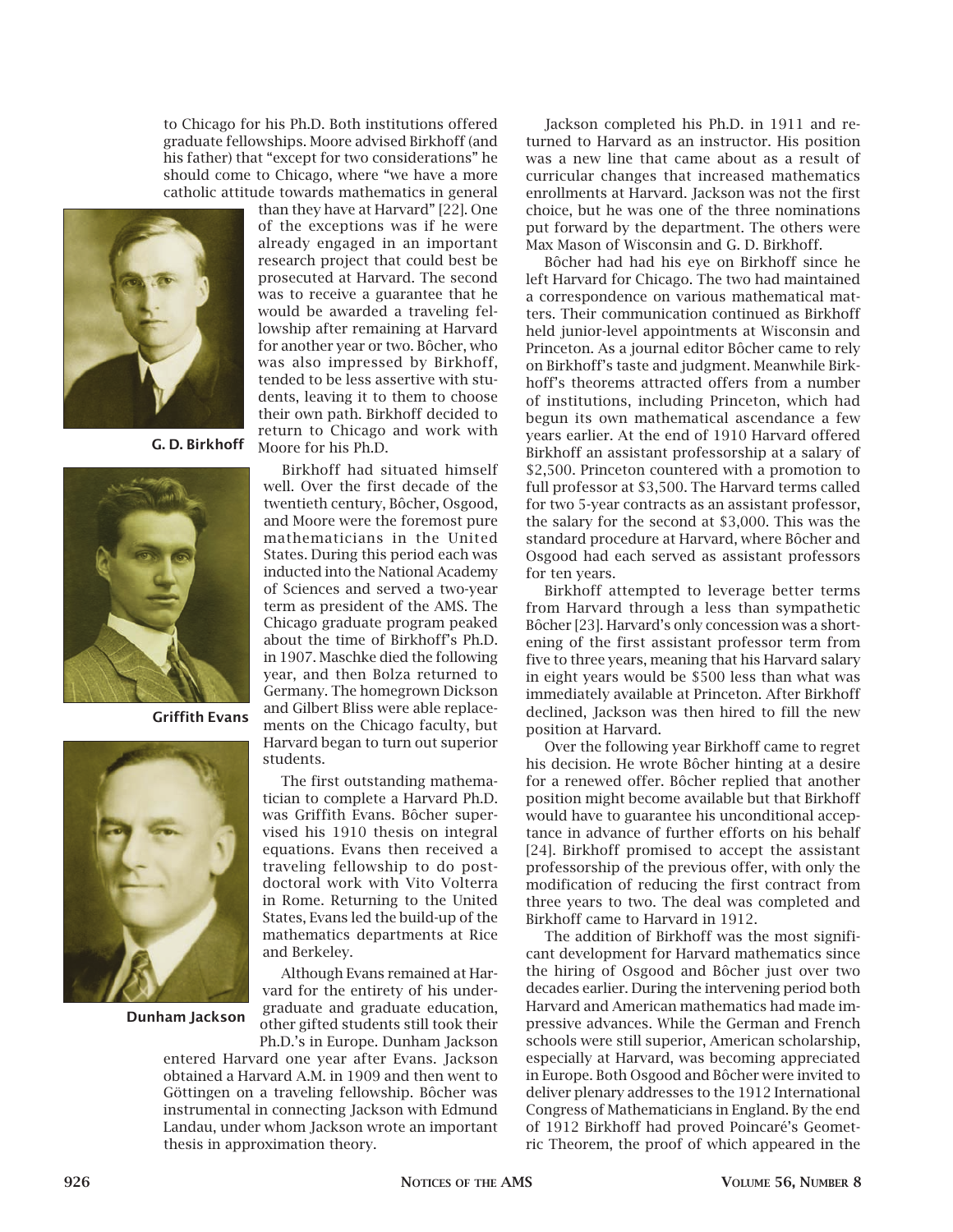January 1913 issue of the *Transactions*. According to Richard Courant, Birkhoff's result was the first piece of American mathematics to be admired by the Göttingen community [25].

The French mathematician Émile Borel invited Bôcher to serve as an exchange professor at the University of Paris for 1913–14. Osgood was recognized throughout Europe. His 1897 work on term-by-term integration for series of continuous functions was influential in Henri Lebesgue's development of integration theory [26]. Osgood's book *Funktionentheorie* was the leading primer on the subject both at home and abroad. In 1913 the Norwegian algebraist Ludwig Sylow expressed his high regard for the work of two Americans, Osgood and Leonard Dickson [27].

Birkhoff exerted an immediate impact on the Harvard graduate program. Marston Morse entered Harvard in 1914 and wrote his doctoral dissertation under Birkhoff. Birkhoff's presence was especially timely as Bôcher's health began to fail. The passing of the baton symbolically occurred through Joseph Walsh, who began his thesis with Bôcher and after his death in 1918 finished with Birkhoff. Over his first fifteen years at Harvard, Birkhoff supervised twenty-six Ph.D.'s, including that of Marshall Stone. During this period Birkhoff became regarded as the leading mathematician in the United States. Osgood, who was never active in thesis direction, remained an important presence at Harvard. Unfortunately his distinguished career was marred by a personal matter late in life. Osgood was ostracized by his colleagues and forced to retire in 1933 as a result of his relationship with the former wife of Marston Morse [28] and [29]. Morse had joined the department in 1926.

The 1913 Harvard mathematics faculty with Bôcher, Osgood, Birkhoff, and Jackson was the strongest that had ever been assembled in the United States. While the lopsided concentration in analysis has been noted, its effects were mitigated by several factors. Both Bôcher and Birkhoff were especially broad in their knowledge of mathematics. Moreover, Coolidge and Huntington added coverage to other areas. Finally, at a time when as many as four research mathematicians could be found on only a few university faculties, mathematical diversity was a different consideration than in more modern times.

A remarkable transformation occurred in the Harvard mathematics department from 1890 to 1913. Together, Bôcher and Osgood successfully installed research as the primary mission. Jackson would leave for Minnesota in 1919, but Birkhoff was firmly entrenched as the department's anchor. Harvard was on course to be a world mathematical power of the twentieth century.

#### **Photo credits**

G. D. Birkhoff, Maxime Bôcher, George William Hill, E. H. Moore, Simon Newcomb, W. F. Osgood: AMS Archives; Benjamin Peirce: Harvard University Archives, call # HUP Peirce, Benjamin (4); J. Willard Gibbs: Yale University Manuscripts & Archives; Felix Klein: copyright Göttingen State and University Library; Frank Nelson Cole: David Eugene Smith Collection, Rare Book and Manuscript Library, Columbia University; Harry Tyler: courtesy of the MIT Museum; Griffith Evans: courtesy Woodson Research Center, Fondren Library, Rice University; Dunham Jackson: courtesy Mathematical Association of America 2009.

#### **References**

- [1] R. G. D. RICHARDSON, The Ph.D. degree and mathematical research, *American Mathematical Monthly*  **43** (1936), 199–215.
- [2] Karen Hunger Parshall and David E. Rowe, *The Emergence of the American Mathematical Research Community: J. J. Sylvester, Felix Klein, and E. H. Moore*, HMATH, Vol. 8, American Mathematical Society and London Mathematical Society, 1994.
- [3] Roger Cooke and V. Frederick Rickey, *W. E. Story of Hopkins and Clark*, in A Century of Mathematics in America, Part III, by William Duren, Amer. Math. Soc., 1989, 29–76.
- [4] Julian Coolidge, *Mathematics 1870–1928*, in Development of Harvard University 1869–1929, by Samuel Eliot Morison, Harvard University Press, 1930, 248–257.
- [5] Garrett Birkhoff, *Mathematics at Harvard, 1836– 1944*, in A Century of Mathematics in America, Part II, by William Duren, Amer. Math. Soc., 1989, 3–58.
- [6] Samuel Eliot Morison, *Three Centuries of Harvard, 1636–1936*, Harvard University Press, 1936.
- [7] Florian Cajori, *The Teaching and History of Mathematics in the United States*, Government Printing Office, 1890.
- [8] Edward Hogan, *Of the Human Heart. A Biography of Benjamin Peirce*, Lehigh University Press, 2008.
- [9] Benjamin Peirce, On perfect numbers, *The Mathematical Diary* **2** (1832), 267–277.
- [10] Annual Report of the President of Harvard University to the Overseers on the state of the university for the academic year 1872–1873. Appendix II.
- [11] Klein Nachlass 8, letter, Cole to Klein (5/26/1886), Niedersächsische Staats- und Universitätsbibliothek, Göttingen (translation from German by Margrit Nash).
- [12] Raymond Archibald, *A Semicentennial History of the American Mathematical Society, 1888–1938*, Amer. Math. Soc., 1938.
- [13] WILLIAM OSGOOD, The life and services of Maxime Bôcher, *Bulletin of the AMS* **25** (1919), 337–350.
- [14] Harry Walter Tyler Papers, MC 91, microfilm reel, letter, Tyler to his parents (10/30/1887), Institute Archives and Special Collections, MIT Libraries.
- [15] Osgood Nachlass 4, letter, Tyler to Osgood (2/20/1889), Niedersächsische Staats- und Universitätsbibliothek, Göttingen.
- [16] Osgood Nachlass 4, letter, Tyler to Osgood (4/28/1889), Niedersächsische Staats- und Universitätsbibliothek, Göttingen.
- [17] Klein Nachlass 8, letter, Bôcher to Klein (1/3/1892), Niedersächsische Staats- und Universitätsbibliothek, Göttingen (translation from German by Margrit Nash).